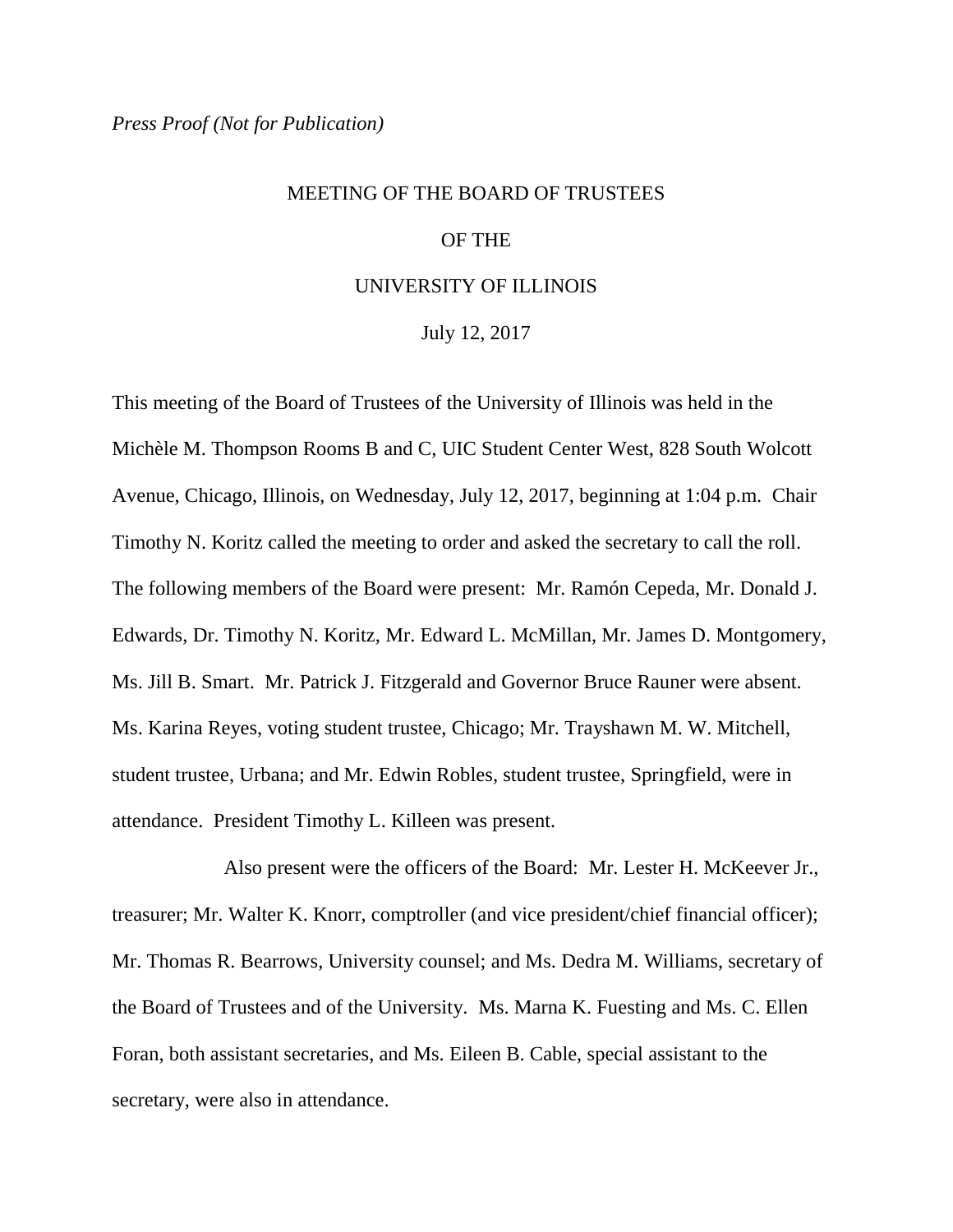The following University officers were also present: Dr. Barbara J. Wilson, executive vice president and vice president for academic affairs; Dr. Robert J. Jones, chancellor, University of Illinois at Urbana-Champaign, and vice president, University of Illinois; Dr. Michael D. Amiridis, chancellor, University of Illinois at Chicago, and vice president, University of Illinois; Dr. Susan J. Koch, chancellor, University of Illinois at Springfield, and vice president, University of Illinois; Mr. Walter K. Knorr, comptroller (and vice president/chief financial officer); Dr. Edward Seidel, vice president for economic development and innovation; and Mr. Thomas P. Hardy, executive director for University relations.

## OPENING REMARKS

Dr. Koritz welcomed all in attendance to the Board's annual retreat. He said that today's discussions would focus on three issues facing higher education – civic engagement, campus inclusiveness and freedom of expression, and globalization and immigration – and he asked President Killeen to comment.

President Killeen thanked his colleagues for their participation in today's meeting and said that the retreat provides a rare opportunity to discuss important topics in higher education that are all reflected in the Strategic Framework. He said that the goal of today's discussions is to create statements reflecting the group's position on three issues facing higher education. He then introduced three individuals that were invited to share their experience and depth of knowledge: Dr. Julie Ellison, professor of American culture and English, University of Michigan; Dr. Na'ilah Suad Nasir, former vice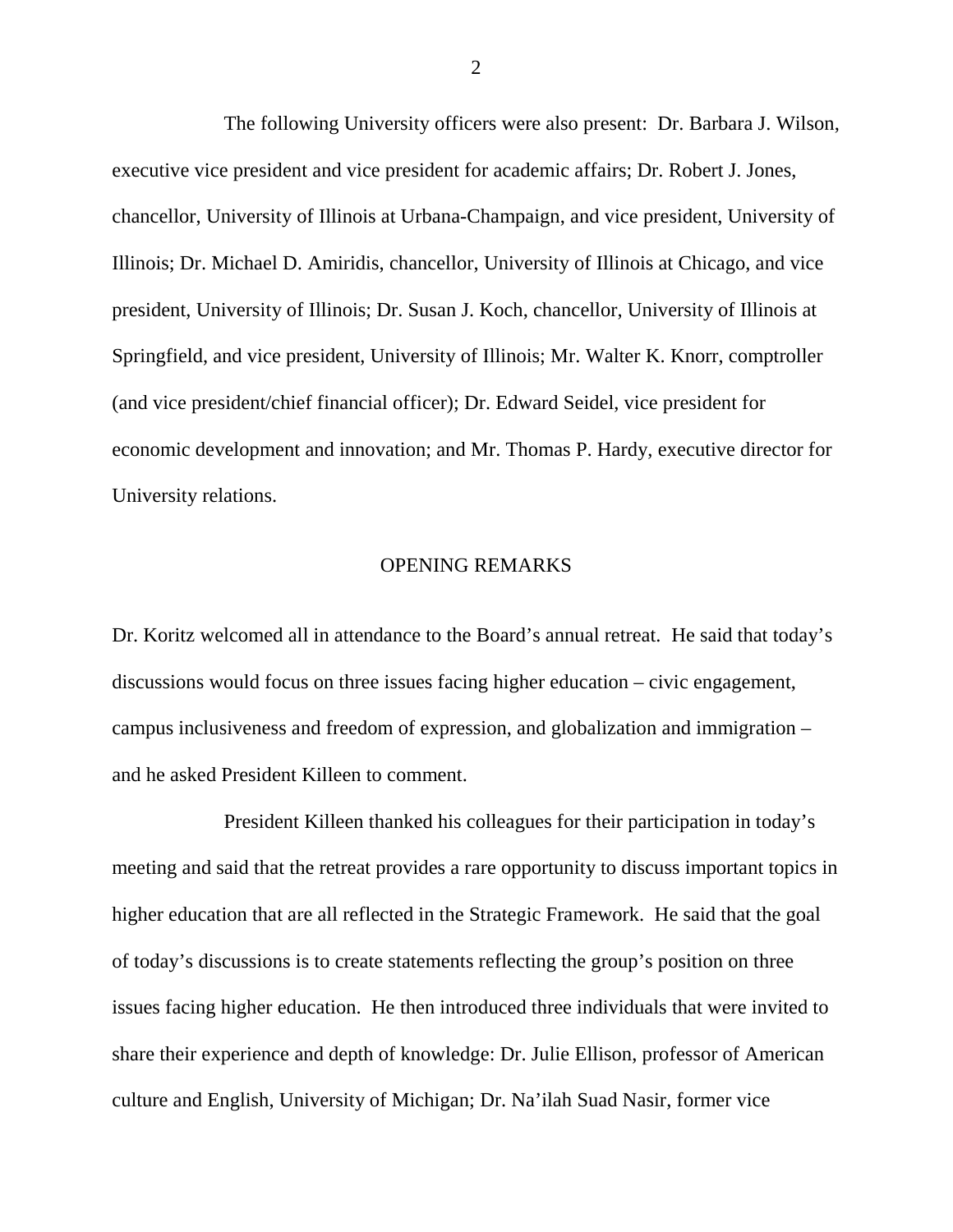chancellor for equity and inclusion at the University of California at Berkeley and newly appointed president of the Spencer Foundation in Chicago; and Mr. Peter McPherson, [1](#page-2-0) president of the Association of Public and Land-grant Universities. President Killeen then asked Dr. Ellison to comment on the role of civic engagement and education in public universities.

Dr. Ellison emphasized the use of active terms to describe civic engagement in higher education and said that it involves active citizens working together to build traditions and new social norms. She discussed the relationship between community engagement and civic engagement and remarked on the realities of the equity imperative. Dr. Ellison emphasized full participation and the realization of full potential through purposeful work, and she described a model for distributed engagement.

Next, President Killeen asked Dr. Nasir to discuss campus inclusiveness and freedom of expression. Dr. Nasir thanked the Board for the invitation to the retreat and said that campus inclusiveness and freedom of expression play a unique and critically important role in higher education. She emphasized the notion of the public good and moving society forward in a space of humanity that honors and respects differences. Dr. Nasir described her background and experience at the University of California at Berkeley and discussed the balance of protecting freedom of expression and keeping students safe. She said that vulnerable groups are often the target of hate speech and referred to the impact of living in a legacy of inequality. Dr. Nasir stated that students, faculty, and staff cannot thrive in areas where humanity is denied and said the challenge

<span id="page-2-0"></span> $<sup>1</sup>$  Mr. McPherson attended the meeting via telephone.</sup>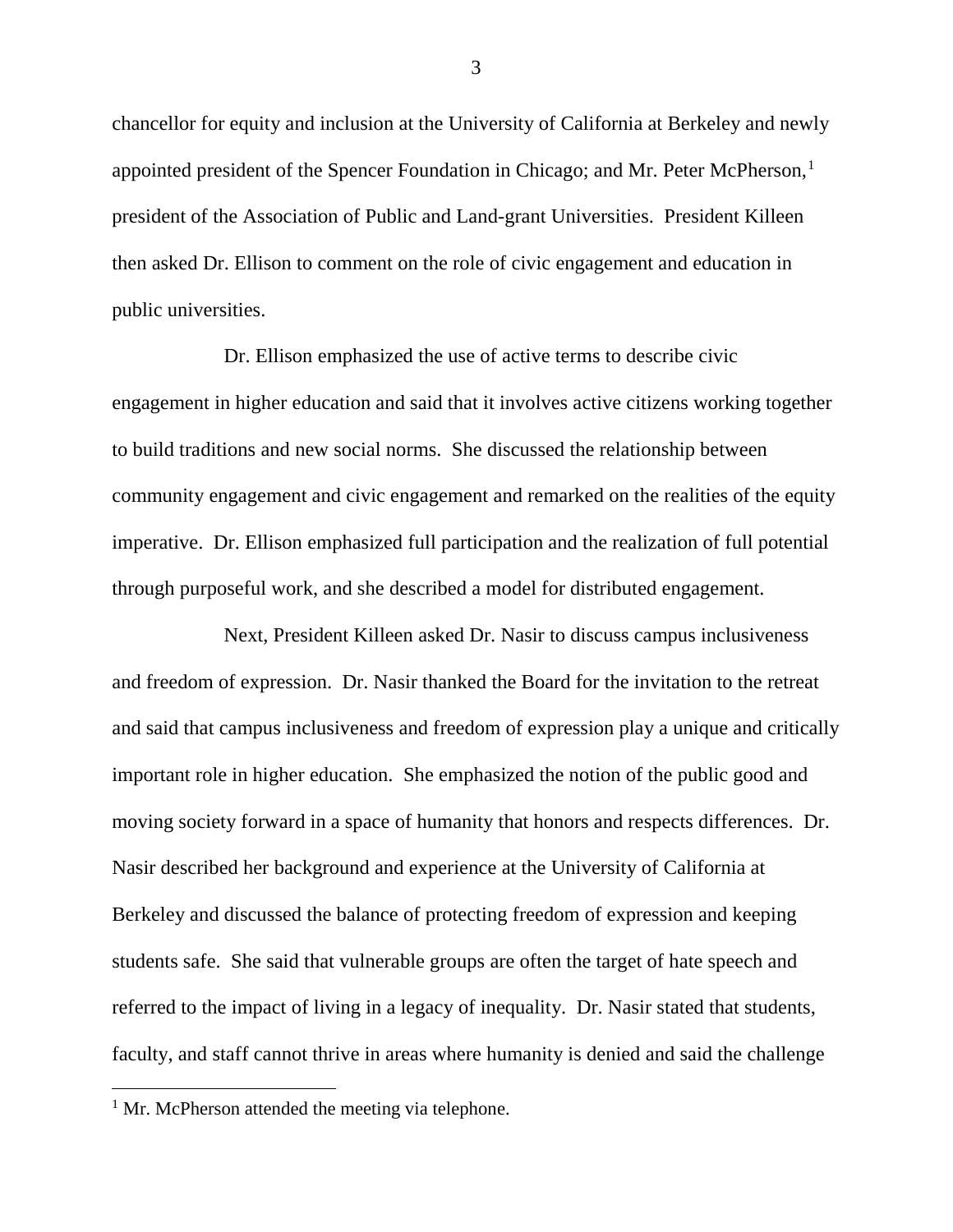is to engage multiple views in a safe environment. She described a goal of honoring humanity and creating a trusting campus community.

President Killeen then asked Mr. McPherson to comment on globalization and immigration in higher education. Mr. McPherson described the importance of globalization and immigration said that students need to gain an understanding of differences in the world through a variety of experiences and a diverse student body. He discussed the critical role of foreign born faculty and their contributions to research, and he commented on some important issues that are being addressed by these scholars and scientists. Mr. McPherson remarked on the history of Illinois and the role of the University, and he discussed the benefits of globalization and immigration to the University and the state. He commented on the impact of potential legislation on recruitment and its effect on the University and region.

President Killeen introduced the facilitators for the three discussion groups: Dr. Antoinette M. Burton, professor of history and gender and women's studies, Urbana; Dr. Edward Seidel, vice president for economic development and innovation; and Dr. Vikram D. Amar, dean, College of Law, Urbana. President Killeen explained that these individuals would lead the participants through a collaborative discussion exercise. Dr. Koritz announced that retreat participants would now break into groups for discussion. At 2:20 p.m., the meeting recessed.

At 3:31 p.m., the meeting resumed, with all Board members previously recorded as being present in attendance, except Mr. Edwards, who left after the small group discussions. The facilitator from each group reported on the discussions held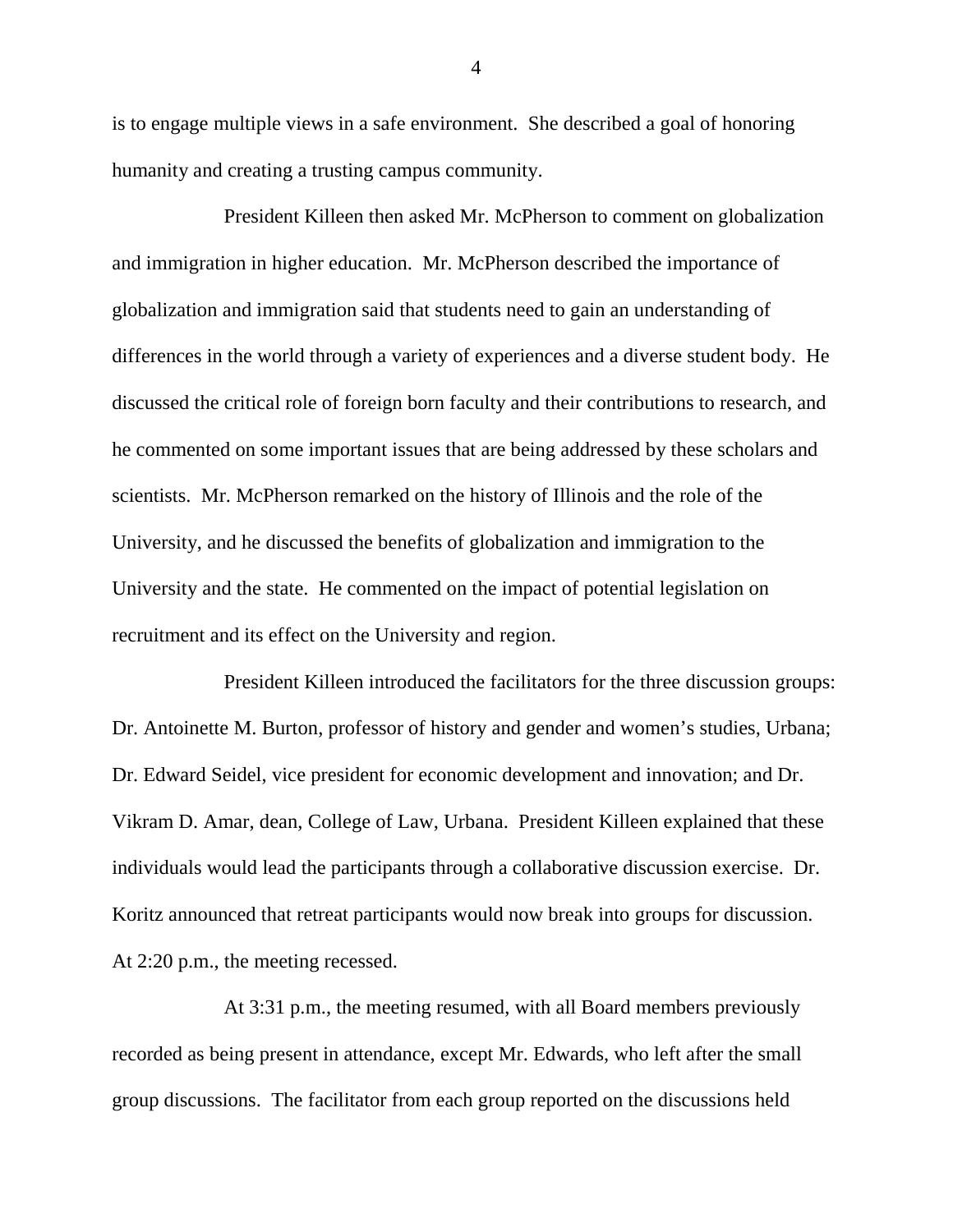during the breakout sessions, and these summaries were also added to slides that were projected throughout the presentations (materials on file with the secretary.) After the groups presented their summaries, Dr. Koritz asked if there were any comments. Dr. Nasir emphasized moving forward with transparency and iterating through communities, and Mr. McPherson highlighted the greatness of the University despite its challenges. Dr. Koritz thanked all in attendance for their participation. Ms. Smart remarked on the passion, energy, and commitment to the University that was evident in the discussions held throughout the day, and Mr. Montgomery referred to the great talent at the University.

President Killen thanked the Board for hosting the retreat and said he agreed with Ms. Smart that there was great passion, commitment, and energy on display during the discussions. He summarized proceedings, saying that the land-grant system was designed and created to connect to the mission of public good, and these discussions are central to that idea. President Killeen remarked that the words on the University seal of "Learning and Labor" seem to be a connective theme to the discussions on the topics of the retreat of civic engagement, campus inclusiveness and freedom of expression, and global principles. He discussed the importance for the University community to grapple with these issues and move beyond purely rights-based approaches to a humane proactive view of what it means to be a university in this evolving sphere, with a deeper understanding of the perceptions of life, the celebration of differences, and the appreciation that sings within that. President Killeen noted that the one word – "learning" – was the prevalent term threaded through all of these important issues, and he